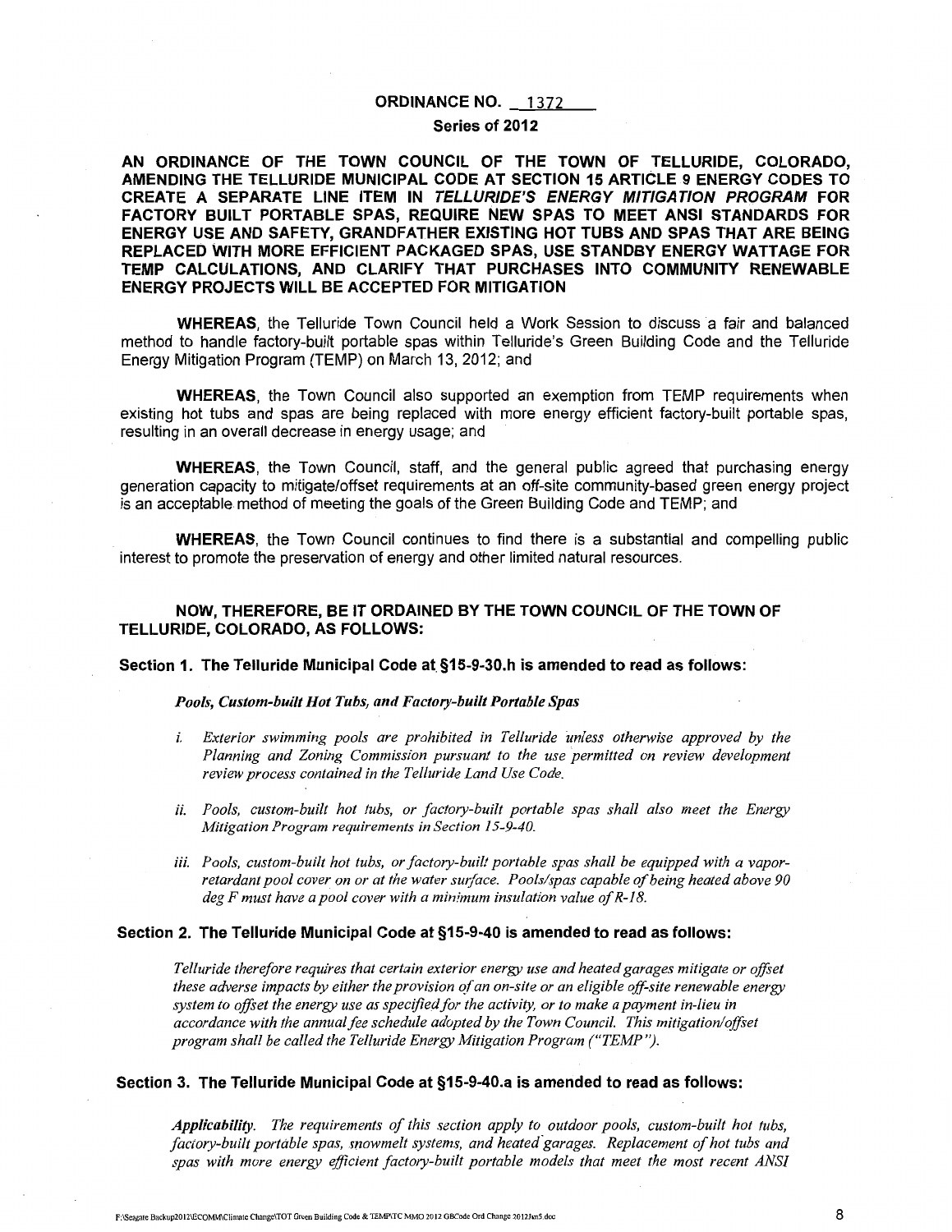*standards shall be exempt from the mitigation requirements of TEMP. The requirements of this section also apply to single family residential construction as outlined in Section b below.* 

## **Section 4. The Telluride Municipal Code at §15-9-40.b. is amended to read as follows:**

*Energy Mitigation Requirement. The energy consumed by the uses specified in Section 15-9- 40(/) shall be mitigated on the site of the energy use requiring the offset to the extent practicable, off-site by an eligible renewable energy system, or by the payment of an in-lieu fee. The Town will also allow for energy mitigation by the installation of a renewable energy system on-site or off-site that provides for partial mitigation with the remaining mitigation to be met by the required fee.* 

## **Section 5. The Telluride Municipal Code at §15-9-40.f is amended to read as follows:**

*Energy Use Table and Fees. Energy use for the regulated activities shall be per Table 15-2, with such annual energy use used to determine the required on-site mitigation, off-site mitigation, or the mitigation fee:* 

| raciones in the case of $\mathcal{L}$ |                                                                                  |  |  |
|---------------------------------------|----------------------------------------------------------------------------------|--|--|
| <b>Energy Use Type</b>                | <b>Annual Energy Use</b>                                                         |  |  |
| Snowmelt System                       | 90,700 BTU/sq.ft.                                                                |  |  |
| Custom-built Hot Tub                  | 281,000 BTU/sq.ft.                                                               |  |  |
| Factory-built Portable Spa*           | 2,800 kW                                                                         |  |  |
| Pool                                  | 359,000 BTU/sq.ft.                                                               |  |  |
| <b>Heated Garage</b>                  | 24,200 BTU/sq.ft.                                                                |  |  |
| (天地 ちょうしゅしょう ちょうしょう オーム               | $-$ discussed to $\mathbf{A}$ and $\mathbf{A}$ and $\mathbf{A}$ and $\mathbf{A}$ |  |  |

*Table 15-2: Annual Energy Use* 

\*ThiS value IS based on an average standby energy use of 204.5 W/hr at 60 degrees Fahrenheit for portable, factory-built spas, as listed in the California Energy Commission's online Appliance Efficiency Database. This value has been converted to equivalent standby energy use at 40 degrees Fahrenheit, which is Telluride's annual average outdoor temperature. It is possible to substitute the energy use for a specific spa model tested to the most recent ANSI spa standard.

### **Section 6. Prior Ordinance Effect**

This ordinance shall not have any effect on existing litigation and shall not operate as an abatement of any action or proceeding now pending under or by virtue of the ordinances repealed or amended as herein provided and the same shall be construed and concluded under such prior ordinance.

#### **Section 7. Severability**

The provisions of this ordinance as severable and the invalidity of any section, phrase, clause or portion of the ordinance as determined by a court of competent jurisdiction shall not affect the validity or effectiveness of the remainder of the ordinance.

### **Section 8. Effective Date**

This ordinance shall become effective upon the date of publication of notice of its passage in a newspaper of general circulation within the Town of Telluride

**INTRODUCED, READ, and REFERRED to public hearing before the Town Council of the Town of Telluride, Colorado, on the \_\_2!L day of** April , **2012.** 

TOWN OF TELLURIDE ATTEST AT THE ATTEST AND THE ATTEST AT THE ATTEST AT THE ATTEST AT THE ATTEST AT THE ATTEST AT THE ATTEST AT THE ATTEST AT THE ATTEST AT THE ATTEST AT THE ATTEST AT THE ATTEST AT THE ATTEST AT A THE ATTES

By:

 $27-$ 

Stuart Fraser, Mayor

do, on the 24 day of April, 2012.<br>ATTEST<br>Cruce Mary Jotallau .

Mary Jo Schillaci, Town Clerk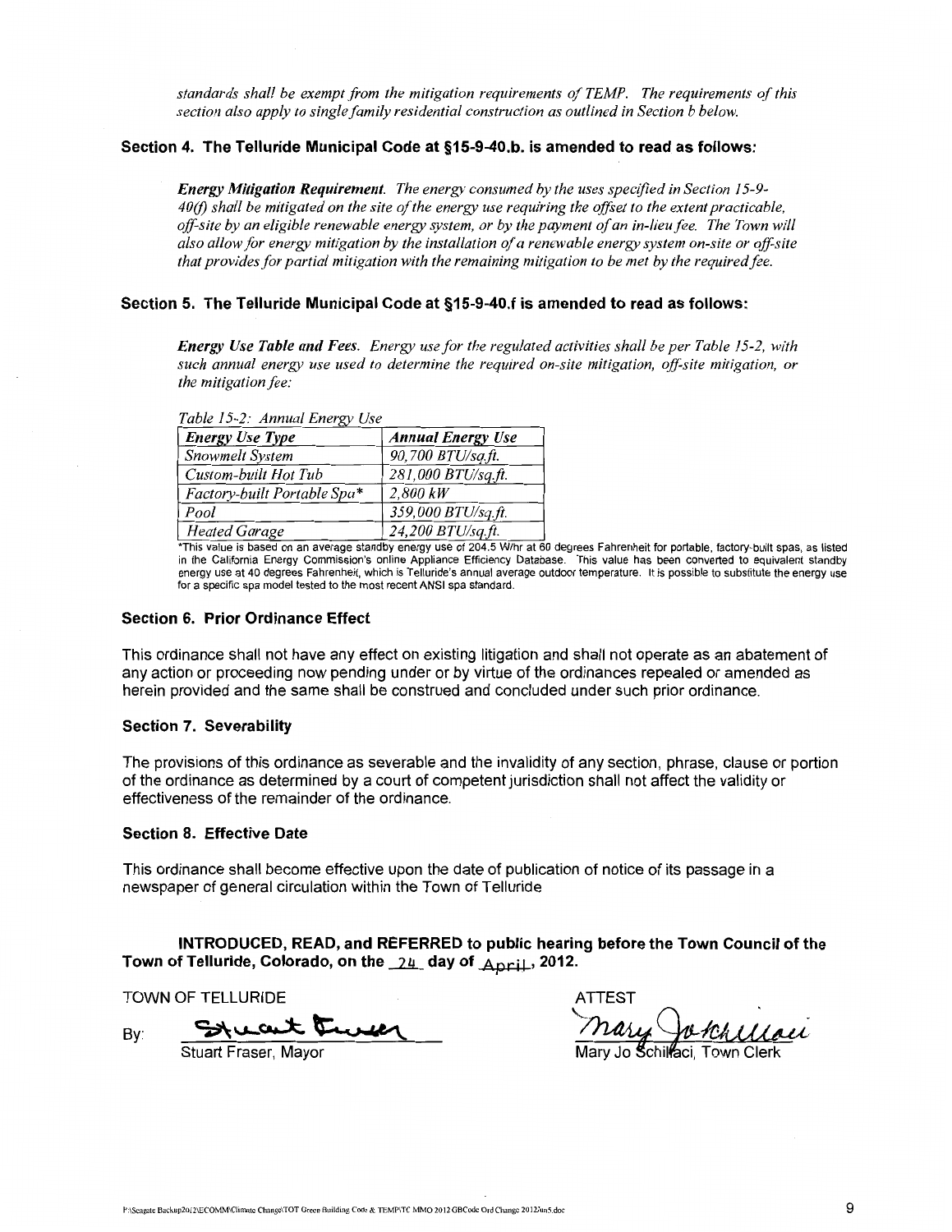**READ and REFERRED to public hearing before the Town Council of the Town of Telluride,**  Colorado, on the  $\frac{5}{2}$  day of  $\frac{M_{\text{d}}}{M_{\text{d}}}$ , 2012.

TOWN OF TELLURIDE

By:

Kevin

Stuart  $S$  the Fraser, <u>wt</u>

 $\frac{1}{\text{Mayor}}$  AllESI<br>Mayor May Jo Schille ATTEST<br>mary Jokullau Mary Jo Schillaci

**HEARD AND FINALLY ADOPTED by the Town Council of the Town of Telluride, Colorado, this ....s. day of** June• **2012.**  Stuart Fraser, Mayor<br>
Stuart Fraser, Mayor<br>
HEARD AND FINALLY ADOPTED by the Town Council of the Town of Telluride, Colorado,<br>
May Jo Schillaci, Town Clerk<br>
Stuart Fraser, Mayor<br>
Colorado, Mayor<br>
Colorado, Mayor<br>
Colorado,

TOWN OF TELLURIDE

By: Stuart Fraser, Mayor

Geiger, Town Attorney

**ATTEST** Mary Jo Schillact, Town Clerk

APPROVED<sub>43</sub> TO FORM: